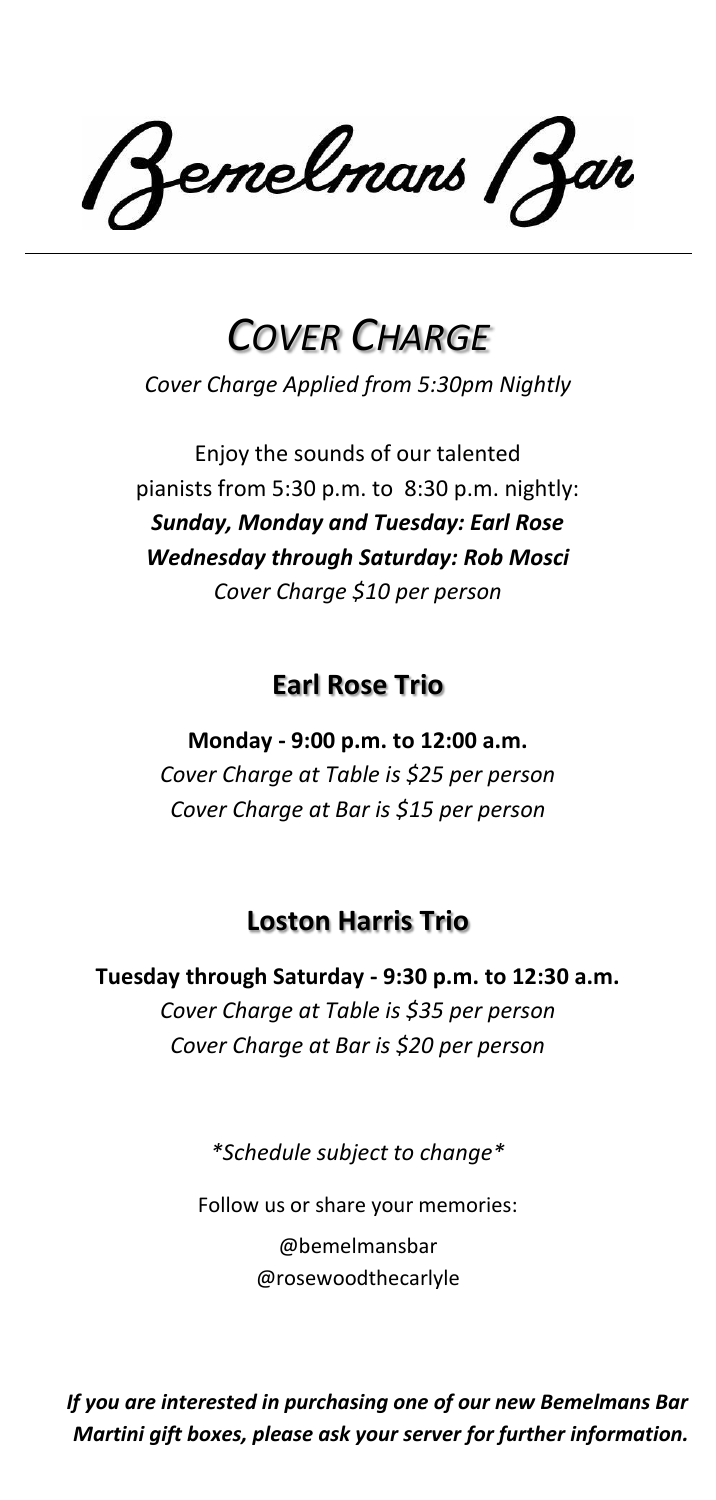

# *The Legacy of Bemelmans Bar*

A favorite neighborhood bar of Upper East Siders and visitors alike, Bemelmans Bar at The Carlyle is a special hideaway where artist and author Ludwig Bemelmans' whimsical drawings come to life. Best remembered for his beloved Madeline series of classic children's books, Bemelmans was commissioned in 1947 to paint the large-scale murals to depict all four seasons in famed Central Park. In exchange for his work, he and his family received accommodations in the hotel for a year and a half. Restored in 2002 by legendary designer Thierry Despont, the bar maintains its Art Deco legacy with chocolate-brown leather banquettes, nickeltrimmed black glass tabletops, a dramatic black granite bar and a 24-karat gold leaf-covered ceiling. Featuring the only surviving Bemelmans' commission open to the public, the bar combines wit and coziness in unique New York style. Live music is featured 365 days a year and the bar is open daily beginning at 3:00 p.m. Guests can enjoy classic cocktails while swinging to live music nightly, including performances from Earl Rose, Rob Mosci, Loston Harris, David Budway and more.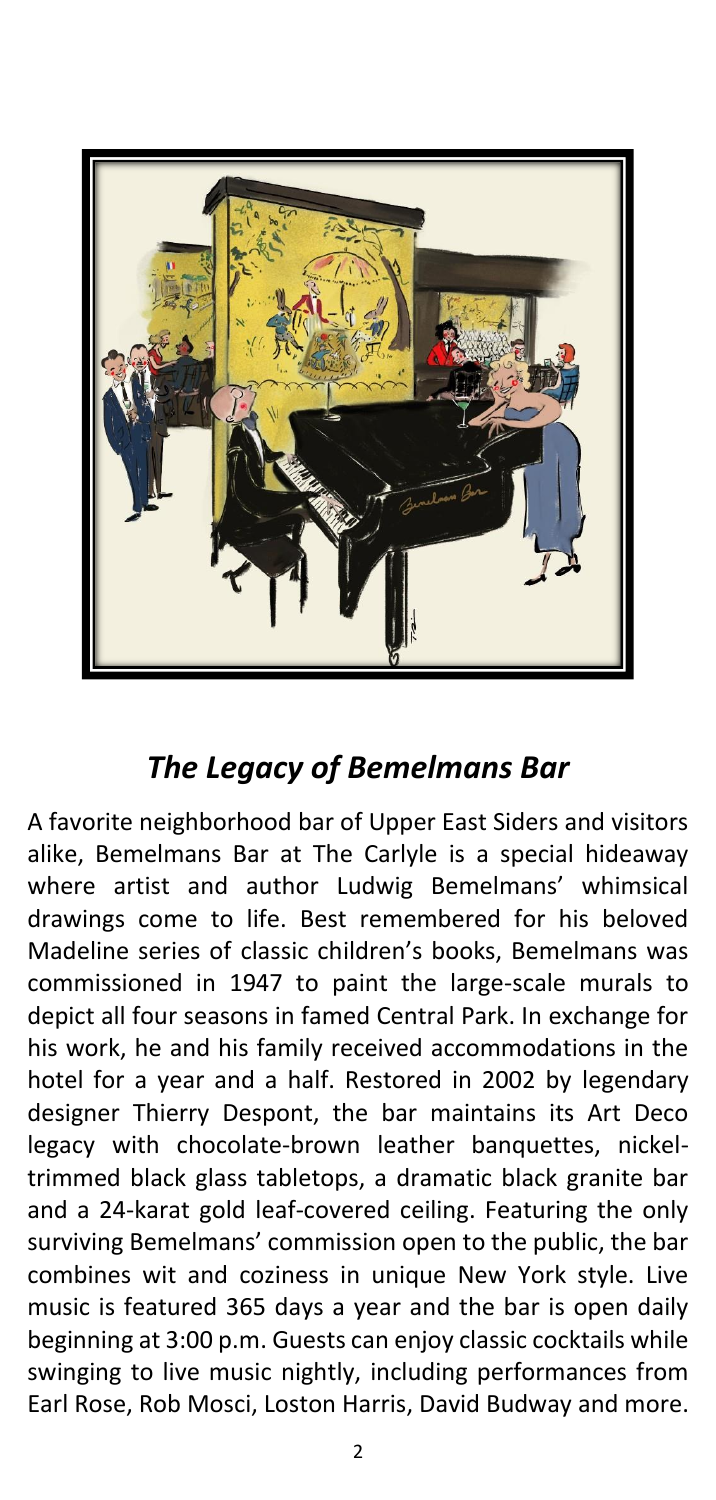# **TABLE OF CONTENTS**

| Champagne, Prosecco & Bubbles All The Way 5 |
|---------------------------------------------|
|                                             |
|                                             |
|                                             |
|                                             |
|                                             |
|                                             |
|                                             |
|                                             |
| Single Malts & Blends & Mezcal15 & 16       |
|                                             |
|                                             |
| Bourbon & Rye, Armagnac, Calvados & Fruit   |
|                                             |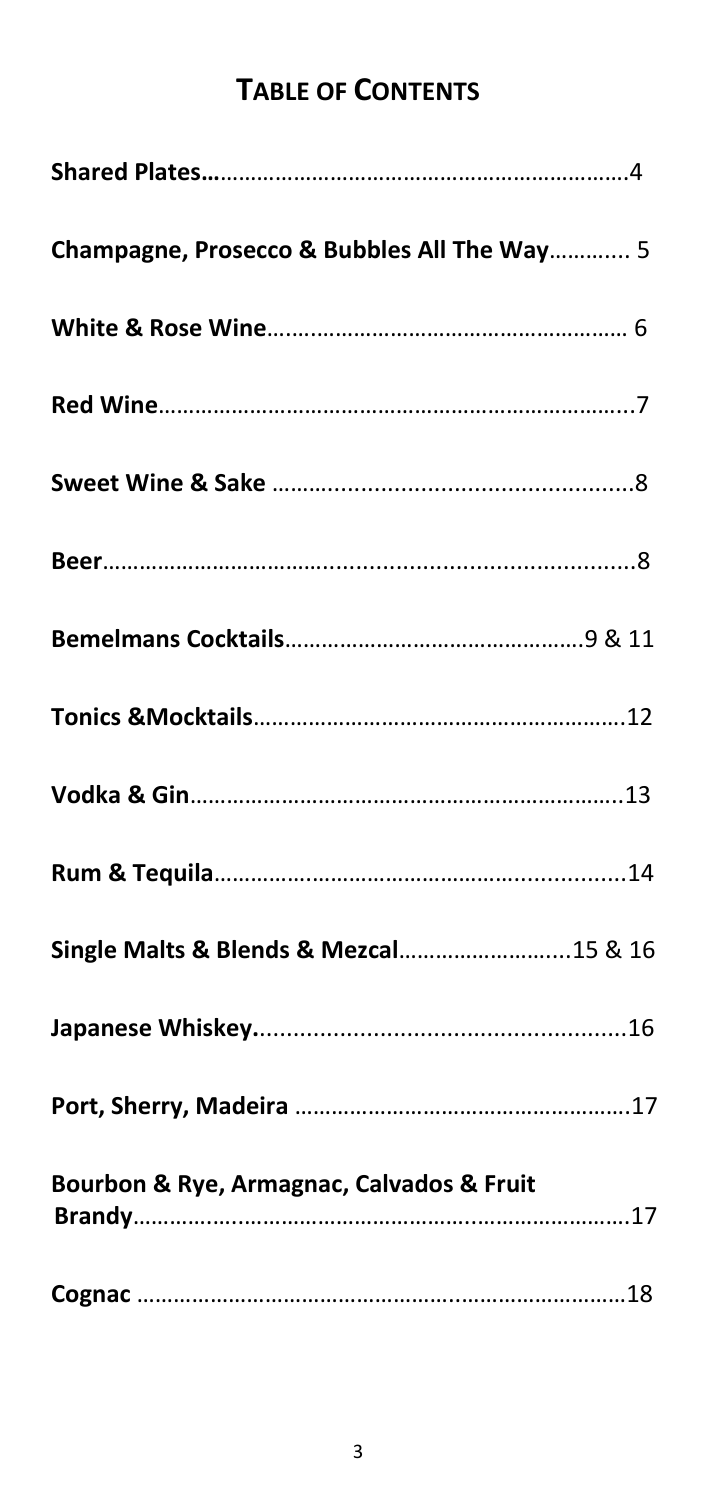## **SHARED PLATES**

# AVAILABLE FROM 4:00PM – 10:30PM

| Kaviari Caviar Oscietre Prestige 50gr<br>Kaviari Caviar Oscietre Gold 50gr<br>Buckwheat Blinis   Lemon Crème Fraiche  <br><b>Traditional Condiments</b> | <b>MP</b><br><b>MP</b> |
|---------------------------------------------------------------------------------------------------------------------------------------------------------|------------------------|
| Half Dozen East Beach Blonde Oysters GF<br>Ginger-Sake Mignonette                                                                                       | 30                     |
| Mini Lobster Tacos (3 pieces) GF<br>Pickled Jalapeno Aioli                                                                                              | 28                     |
| <b>House Made Smoked Salmon Tartine</b><br>Soudough   Arugula   Ricotta   Capers   Dill                                                                 | 29                     |
| <b>Prime Aged Beef Sliders</b><br>Onion Marmalade   Raclette Cheese  <br>Green Peppercorn Aioli                                                         | 32                     |
| Homemade Pigs in a Blanket CC<br>Spicy Brown Mustard   Andouille Sausage                                                                                | 22                     |
| Guacamole<br>Maryland Crab   Yuzu   Tortilla Chips                                                                                                      | 26                     |
| Falafel<br><b>Golden Raisin and Yogurt Sauce</b>                                                                                                        | 22                     |
| <b>Marinated Olives</b>                                                                                                                                 | 16                     |
| <b>Charcuterie Board</b><br>Prosciutto Di Parma   Bresaola<br>Foie Gras Pâté en Croûte   Cornichons<br>Truffle Butter   Grissini   Sourdough Bread      | 38                     |
| <b>Cheese Plate</b><br>Bijou   Project X   Stockinghall Cheddar<br>Bridgman Blue   Olives   Marcona Almonds<br>French Onion Confit   Raisin Crisp       | 36                     |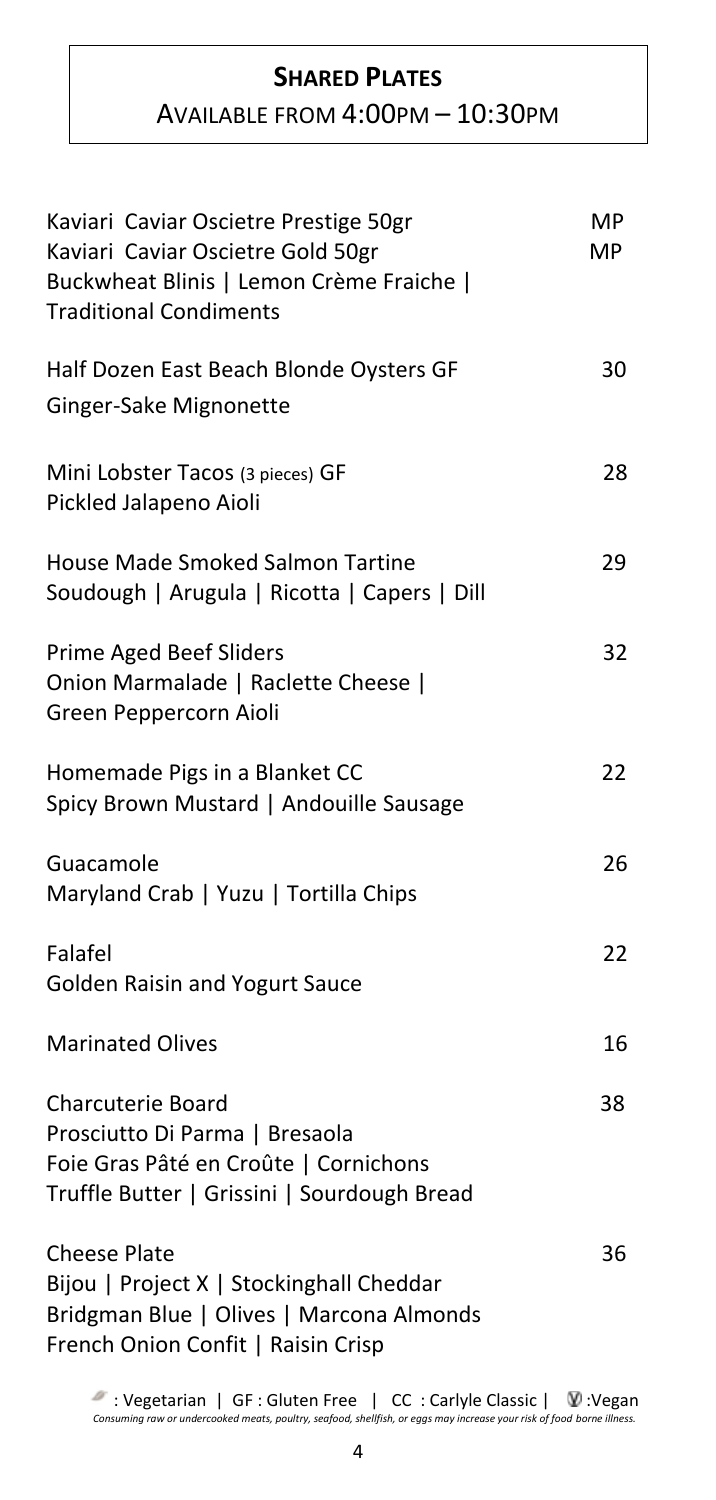# **CHAMPAGNE & PROSECCO**

| Frèrejean Frères, Premier Cru, Brut, Avize, NV | 35/140 |
|------------------------------------------------|--------|
| Moët and Chandon, "Imperial" Brut, Epernay, NV | 34/138 |
| Canard - Duchêne, NV, Brut Rosé, Ludes         | 38/150 |
| Mionetto, NV, Brut, Treviso, Italy             | 22/90  |
| Kylie Minogue, NV, Brut Rosé, Veneto, Italy    | 21/85  |

## **BUBBLES ALL THE WAY**

Full Wine List Available Upon Request

# **Champagne Non-Vintage**

| 030  | Krug, Brut, Reims, NV                                                                                  | 695        |
|------|--------------------------------------------------------------------------------------------------------|------------|
| 225  | Laurent Perrier, Brut, Tours-sur-Marne, NV                                                             | 190        |
| 031  | Perrier-Jouët, Blanc de Blanc, Brut, Epernay, NV                                                       | 240        |
|      |                                                                                                        |            |
|      | <b>Champagne-Vintage</b>                                                                               |            |
|      | 145 Perrier Jouët, 'Belle Epoque', Brut, Épernay 2007<br>263 Frèrejean Frères, Extra Brut, Avize, 2012 | 380<br>290 |
|      | <b>Champagne-Tête de Cuvée</b>                                                                         |            |
| 076  | Laurent-Perrier, "Grand Siècle" Brut, NV                                                               | 495        |
| 085  | Cristal, Louis Roederer, Brut, Reims, 2012                                                             | 1,100      |
| 063  | Dom Pérignon, Moët and Chandon, Brut, 2012                                                             | 680        |
| 140  | La Grande Dame, Veuve Clicquot, Brut, Reims, 2008                                                      | 600        |
|      | Rosé-Sparkling Wine & Champagne                                                                        |            |
| 035  | Krug, Brut, Reims, NV                                                                                  | 1,100      |
| 095  | Cristal, Louis Roederer, Brut, Reims, 2008                                                             | 1.350      |
| 253  | Laurent Perrier, Brut, Tours-sur-Marne, NV                                                             | 205        |
| 1061 | Billecart-Salmon, Brut, Maureuil-Sur-Ay, NV                                                            | 260        |
| 242  | Ruinart, Brut, Reims                                                                                   | 280        |
| 071  | Dom Pérignon, Moët and Chandon, Brut, 2008                                                             | 1,100      |
| 061  | Dom Pérignon, Moët and Chandon, Brut, 2006                                                             | 1,050      |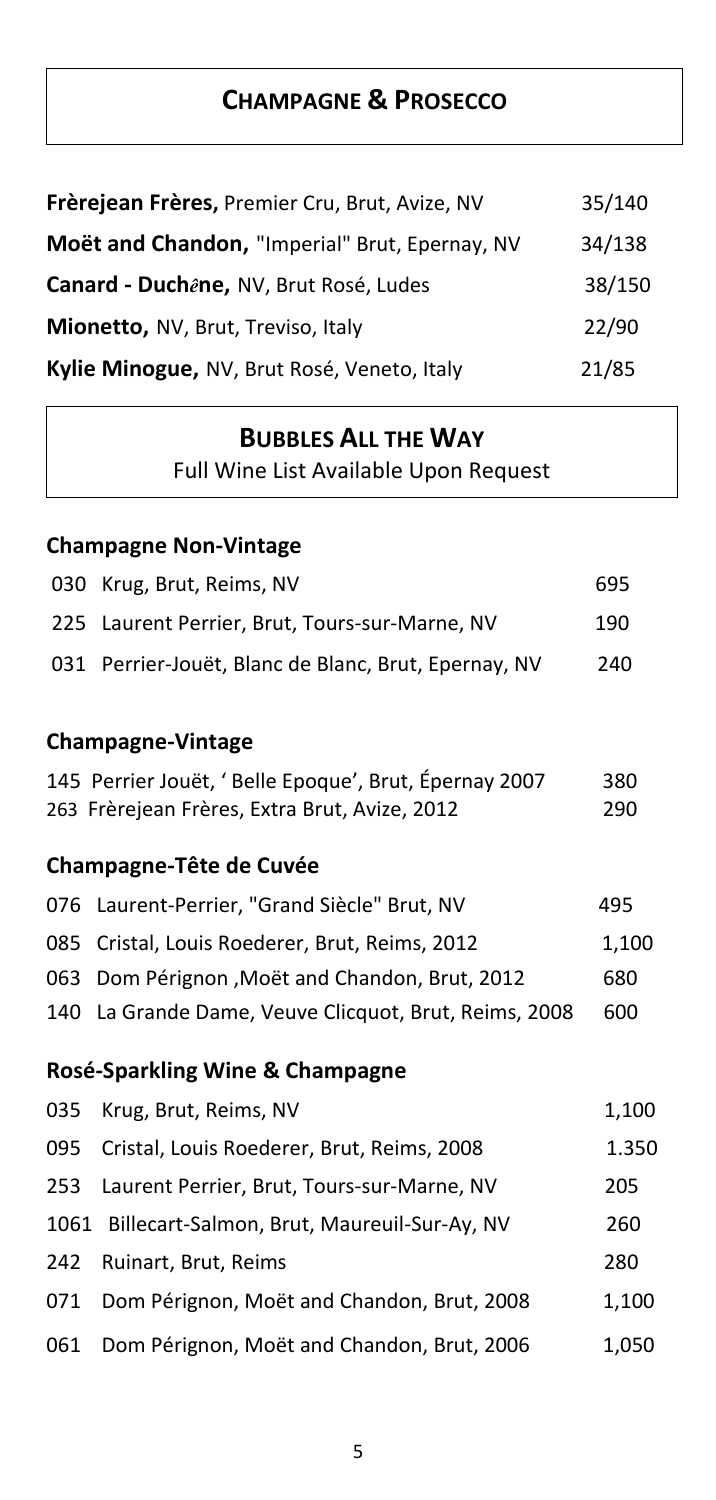# **WHITE WINE**

# **Bird In Hand Nest Egg** 35/140

**Chardonnay,** 2018, Adelaide Hills, Australia

This delicate wine shows vibrant aromas of white peach and grapefruit. Flavors of peach follow through on the palate with subtle notes of apricot, cashew and flint.

# **Little Boat** 30/115

## **Chardonnay**, 2020, Russian River Valley

Beautiful citrus notes ripple over the palate, leading to a complex well balanced and exciting clean finish.

**Oremus** 21/85

**Mandolás Furmint,** 2017, Tokaj, Hungary This Hungarian dry Furmint has aromas of lemon blossom and Granny Smith apple. It is very well balanced with nice minerality and flavors of stone fruit and lemon curd before the pleasantly tart finish.

## **Joseph Drouhin Vaudon** 24/95

**Chablis**, 2020, France

Its intense and complex nose evokes spicy, floral, fruity and mineral notes. On the palate, it offers a medium finish with dry, medium-bodied and fruity white character featuring refreshing acidity.

## **Domaine La Gemière** 21/85

## **Sancerre**, "French Blonde", 2020, France

Broad grapefruit and citrus pith with flavors provide the sturdy structure of this wine, while hints of smoke and green spice add depth.

# **The Paring** 19/75

# **Estate Sauvignon Blanc**, 2018, Sta. Rita Hills, CA, USA

Classic lemon curd and lime zest aromas. Notes of grilled white peach and agave nectar. Dense and complete on the palate with a beautiful crisp pear-like texture.

# **Il Conte** 19/78

## **Pinot Grigio**, 2020, Veneto, Italy

Fresh and inviting with bright fruit and an easy drinking style with a pleasing hint of almonds in the aftertaste.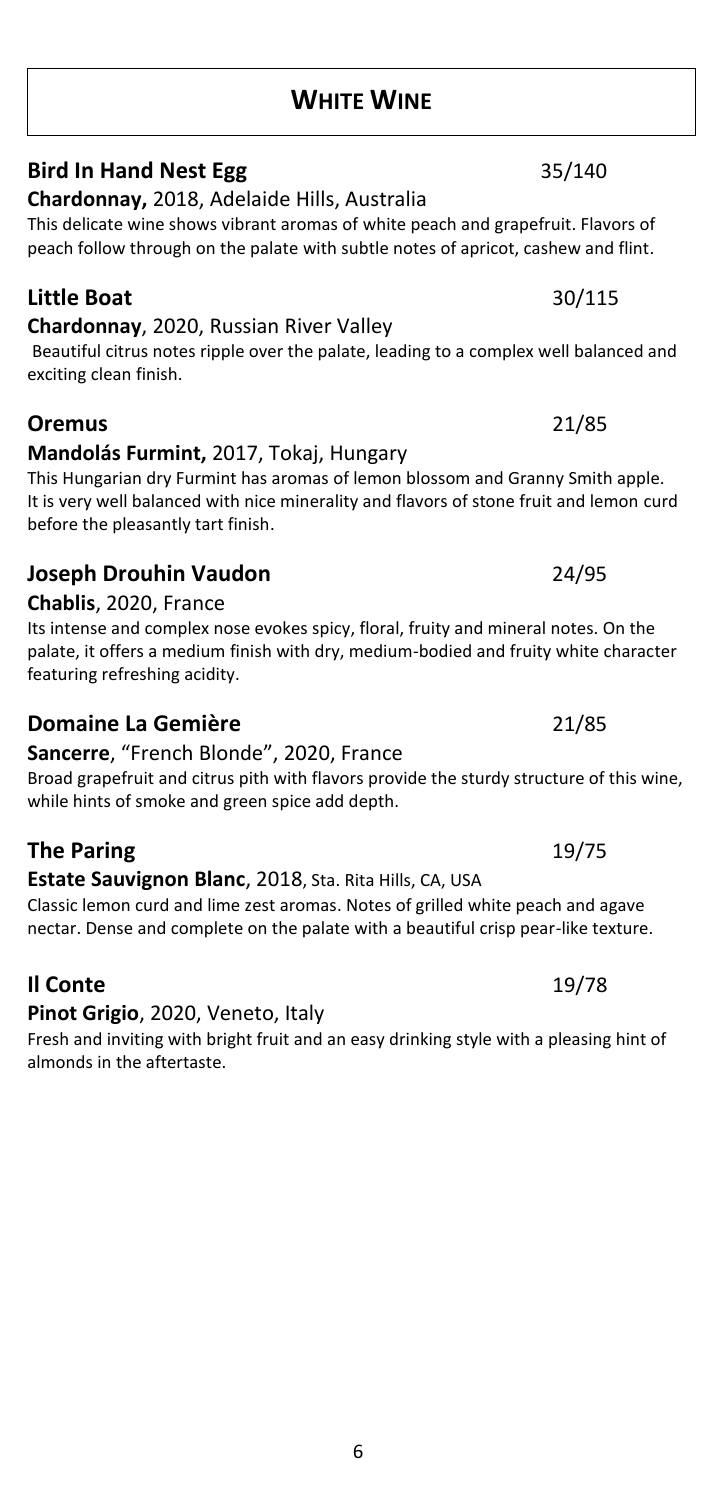# **ROSE WINE**

# **Kylie Minogue** 21/85

2021, Côtes de Provence, France

Elegantly pale rosey-pink in colour with alluring, expressive aromas of pink grapefruit, watermelon and lemon blossom. Crisp, dry and beautifully textured palate with zesty fruits leading to a long, silky mineral finish

## **Whispering Angel**

2020, Château d'esclans, France 24/96 A blend of Grenache, Rolle, Cinsault, Syrah, and Mourvedre grapes. Strikingly pale pink in color. Intense bouquet with a refined trace of fresh fruit aromas. The name really suits the delicate nature of this wine.

# **RED WINE**

### **Red Blend**, 2019, Paso Robles, USA Harvey and Harriet is the Bordeaux blend created by Eric Jensen of Booker Vineyard. At first blush, an exuberant bouquet of candied blueberries, blackberries, jasmine, and orange blossoms jumps out. Followed by notes of black fruits, nutmeg, and cinnamon. Aged for 18 months in French oak barrels, this silky and smooth red blend has an enjoyable dry finish.

**Harvey & Harriet** 28/110

**Cabernet Sauvignon**, 2018, Dry Creek Valley, USA Rich in concentrated black cherry, plum, blackberry and currant flavors build up a

velvety, yet firm and powerful finish with fine weight. **The Hilt** 24/96

### **Estate Pinot Noir**, 2016, Sta. Rita Hills, CA, USA Exotic and perfumed with an enticing combination of black, green and red notes. Black pepper, blackberry, Balaton cherry, purple sage and black plum.

# **Château Reysson** 24/96

# **Haut-Médoc**, 2016, Cru Bourgeois, France

Medium to full-bodied with notes of blackberry and blackcurrant. Velvety tannins, complex bouquet of Indian spice with mocha and cedar finishing off with coffee and sour cherry.

## **Bird in Hand** 22/90

## **Syrah**, 2020, Adelaide Hills, South Australia

Medium to full bodied. Raspberry and blueberry notes with a touch of black pepper, vanilla and cedar, elegant with fleshy dark fruit characters, silky tannins and balanced acidity.

# **Terrazas de los Andes** 20/80

**Malbec**, 2018, Mendoza, Argentina

It is nicely balanced with good depth and length, underpinned by a solid core of toasty blackberry and raspberry fruit.

# **Little Boat** 35/135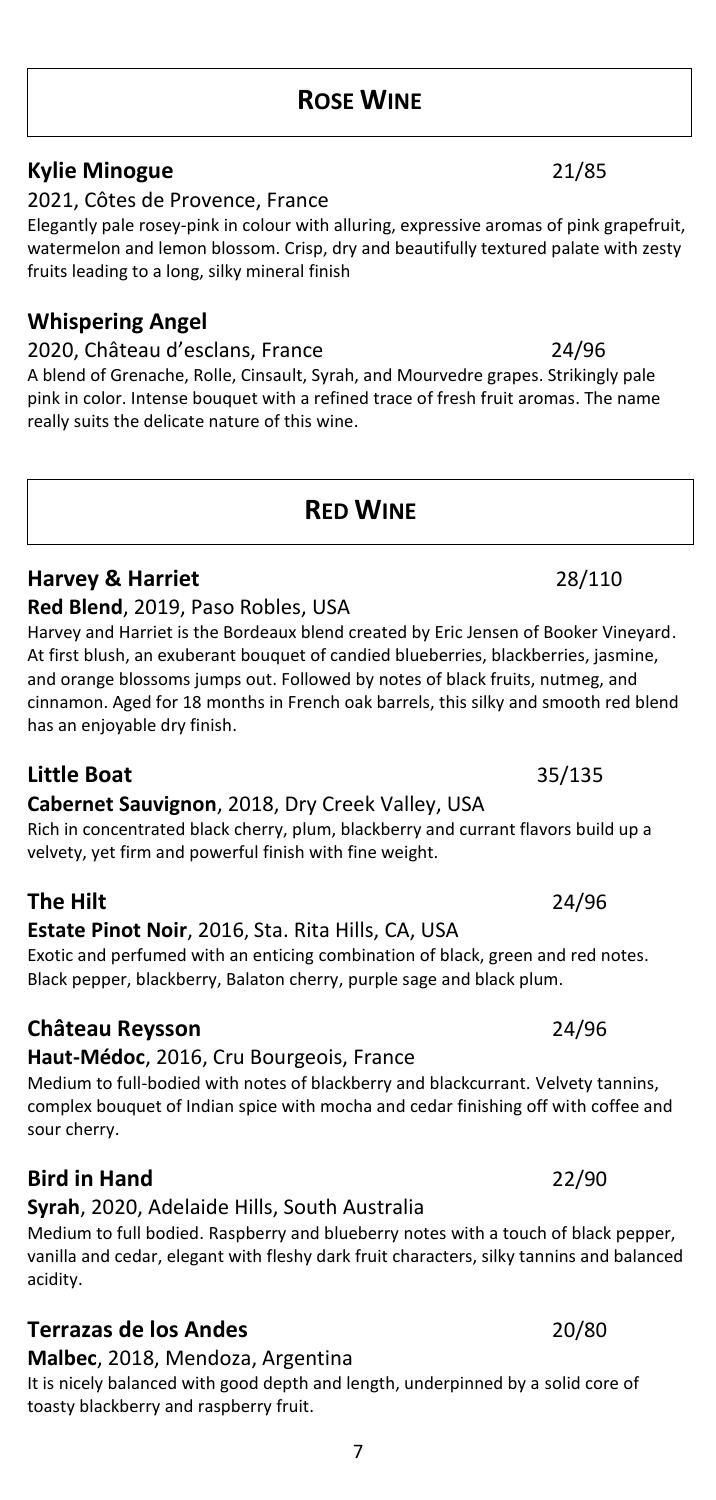# **SWEET WINE**

# **Chateau Rieussec 'les Carmes de Rieussec'** 22/85

**Sauternes**, 2015, Bordeaux, France

Tastes of vanilla, coconut, dried apricots, and subtle spices.

# **SAKE Karoyaka Junmai Ginjo,'Chikurin' Bamboo Forest** 21 Mild, ricey sweet aroma; pancakey "mochi" sweetness on the palate; finishing with delicate cherry notes. **BEER Lager** Budweiser Light (USA) 9 Brooklyn Lager (USA) 11 Heineken (Netherlands) 11 Stella Artois (Belgium) 10 Corona (Mexico) 9 **Pilsner** Bitburger (Germany) 10 **Wheat Beer** Blue Moon (USA) 10 **India Pale Ale** Ommegang Nirvana (USA) 12

## **Dry Stout**

| Guinness (Ireland) |  |
|--------------------|--|
|                    |  |

# **Non-Alcoholic**

Buckler (Netherlands) 10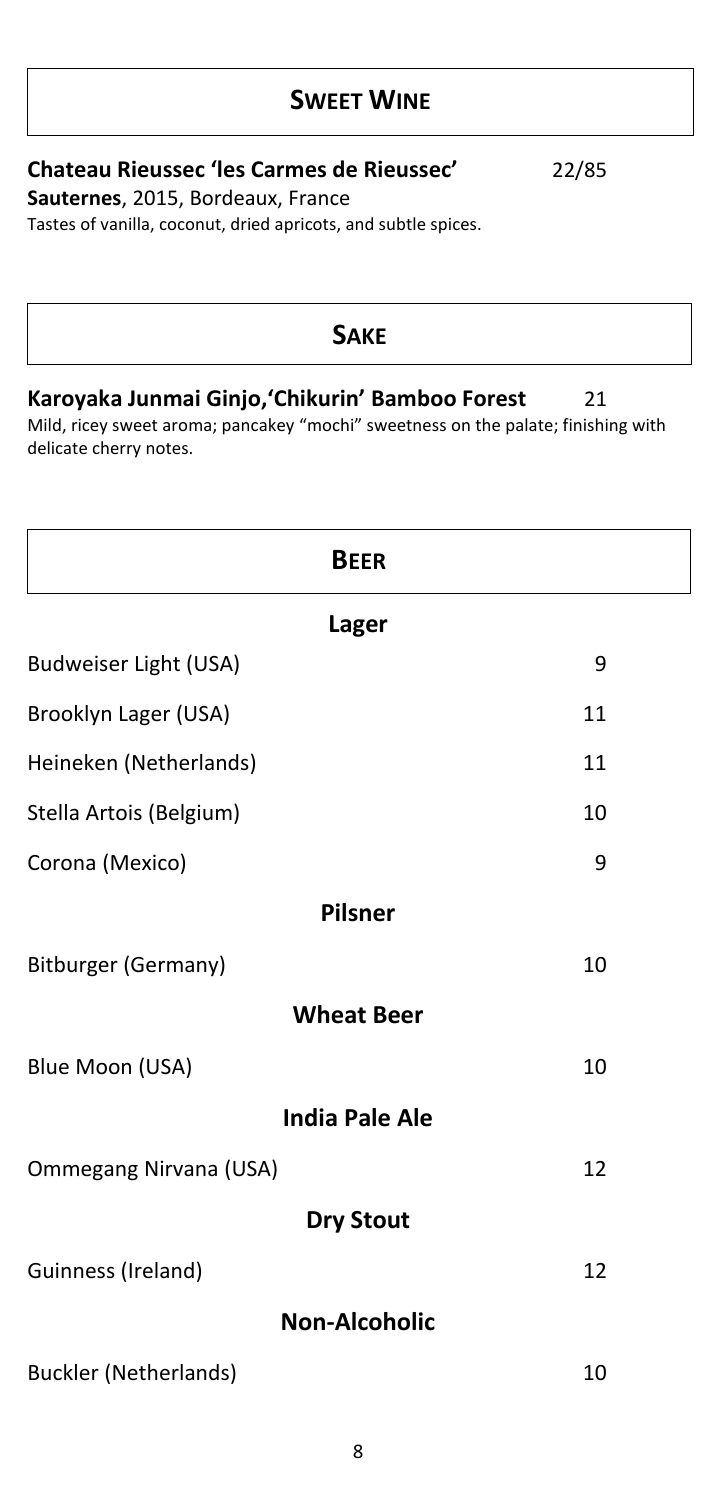# **BEMELMANS MARTINI SELECTION**

### **Eartha**

*Botanist infused pink peppercorn, Noilly Pratt, Sea Salt*

24

# **Elaine's Smokey Martini**  *Ki No Bi Gin, BenRiach 12yr, Noilly Prat*

35

**Mezcalini** 

*Montelobos Mezcal, Mancino Secco, Angostura Bitters*

22

## **Madeline's Vesper**

*Bombay Saphire, Grey Goose, Cocchi Americano* 

24

**Mr. Greene**

*Effen Cucumber Vodka, Canton, Lime Juice, Simple Syrup*

*24*

**The Earl Grey**

*Grey Goose Infused with Earl Grey Tea, Lemon Juice, Honey Syrup*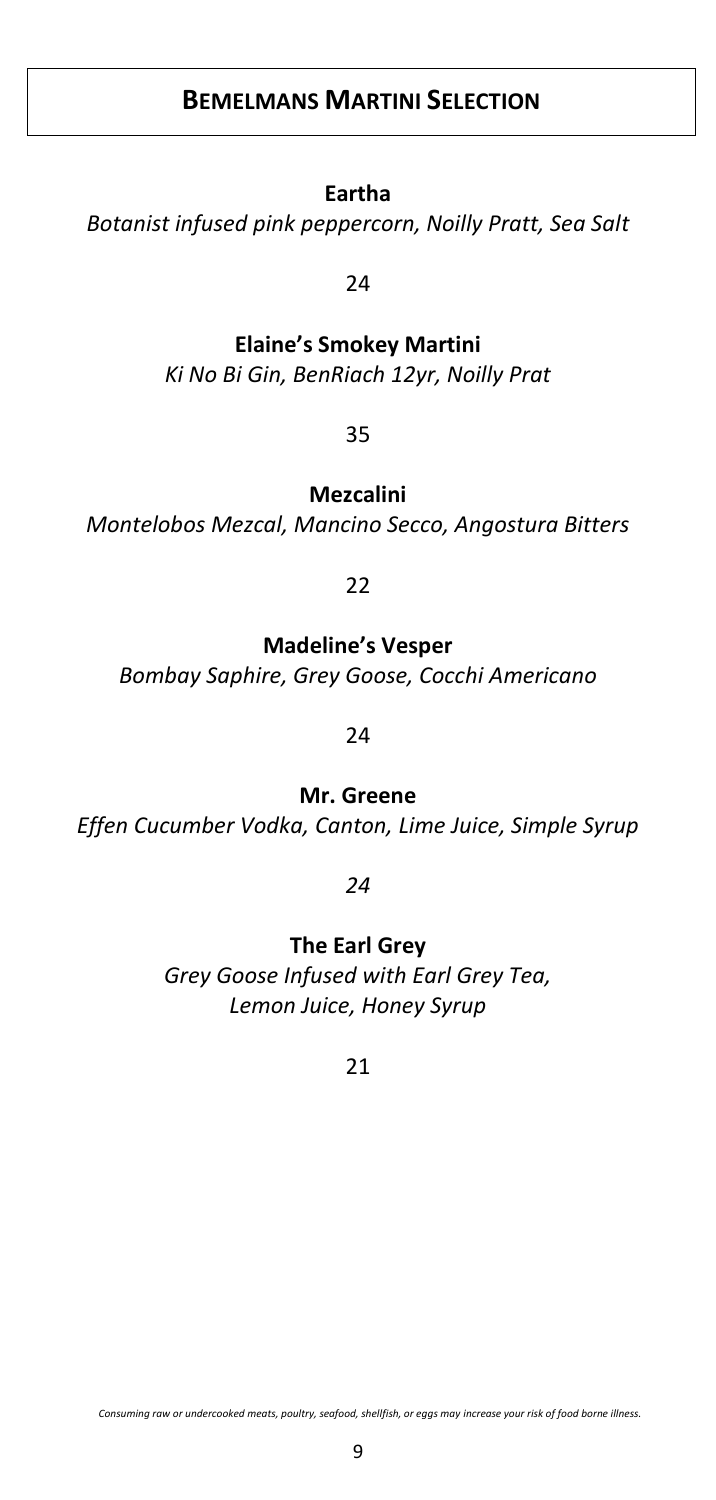# **SIGNATURE COCKTAIL SELECTION**

**Kylie's Summer Spritz**

*Kylie Minogue Prosecco Rose, Monkey 47', Apricot Brandy, Lime Juice, Simple Syrup, Peycheaud's Bitters*

28

**Casanova 2161**

*Arbikie Kirsty's Gin, Crème de Violette, St. Germain, Lime Juice, Simple Syrup A timeless, elegant and resolute style cocktail inspired by Casanova 2161, from the Storie Veneziane by Valmont fragrance collection*

26

**JFK Daquiri**

*Mount Gay XO, Falernum Liquor, Lime Juice, Simple Syrup, Roses Lime.*

23

**Jackie O** 

*X- Rated Passion fruit Infused Vodka , Grey Goose, Lime Juice, Champagne*

### 27

**The Whistling Butterfly** 

*Tepozan Reposado Tequila, Montelobos Mezcal, Fresh Lime Juice, Honey Syrup, London Essence Ginger Beer*

## 24

**Call Me Harry**

*818 Reposado, Montelobos Mezcal, Cocchi Americano, Carpano Antica, Orange Bitters, Angostura Bitters*

## 28

**The Essayist** 

*Drumshanbo Gunpowder Sardinian Citrus, Grey Goose La Poire, Rosemarry Syrup, Fresh Lime Juice, Fresh Grapefruit Juice*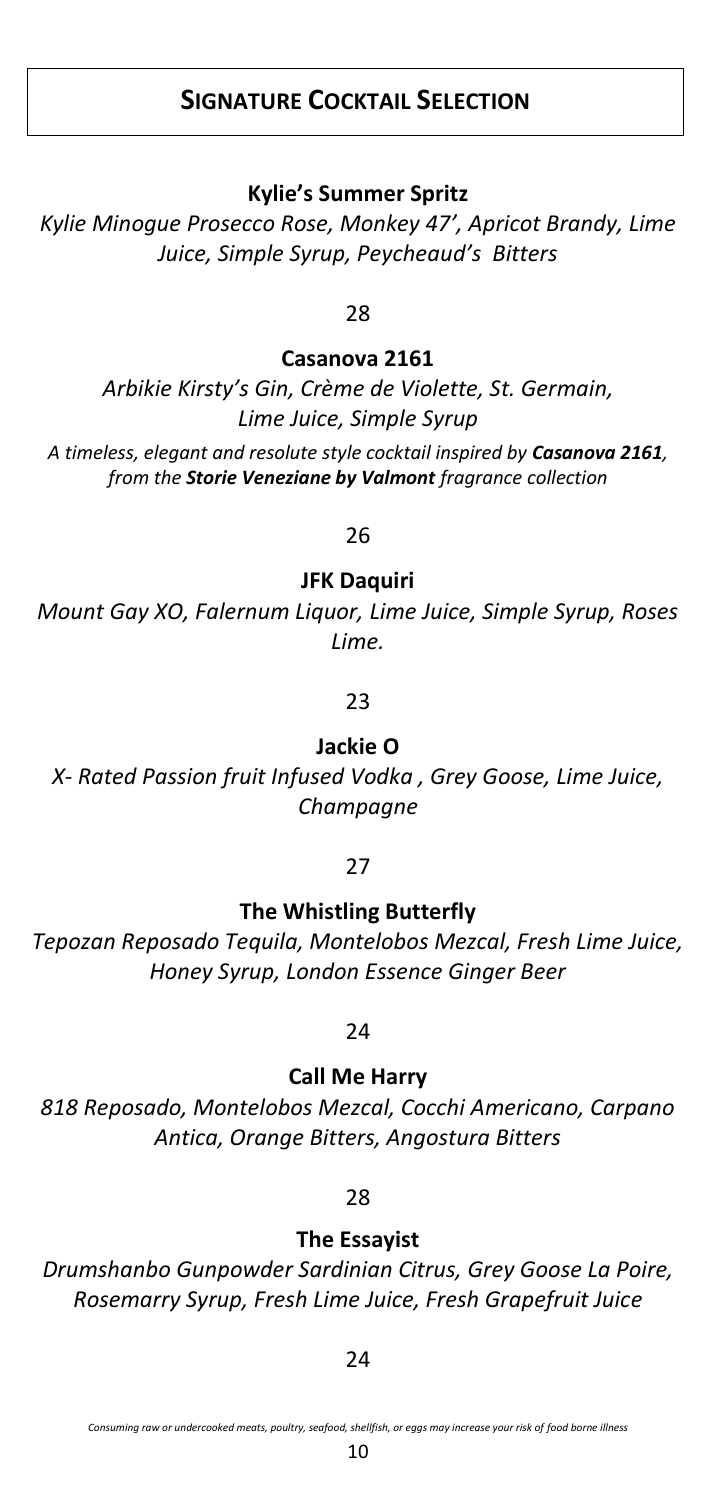# **CLASSICS FROM THE MASTERS**

**The Serrano**

*Casamigos Anejo, St-Germain, Grand Marnier, Peychaud's Bitters, Champagne, Rosemary - Ginger Syrup, Fresh Lime Juice, Egg White Created By Luis Serrrano, Bemelmans Head Bartender*

28

**Mr. Roger**

*Mount Gay XO, Hibiscus - Cloves Infussion, Lime Juice, Sugar Syrup, Egg White*

25

**Pisco Sour** *Pisco 100, Egg White, Fresh Lemon Juice Angostura Bitters, Simple Syrup*

25

**Whiskey Smash** 

*Maker's Mark Bourbon Whisky, Muddled Mint Muddled Lime, Simple Syrup*

23

**The Old Cuban**  *Bacardi 8 Rum, Muddled Mint, Fresh Lime Juice Angostura Bitters*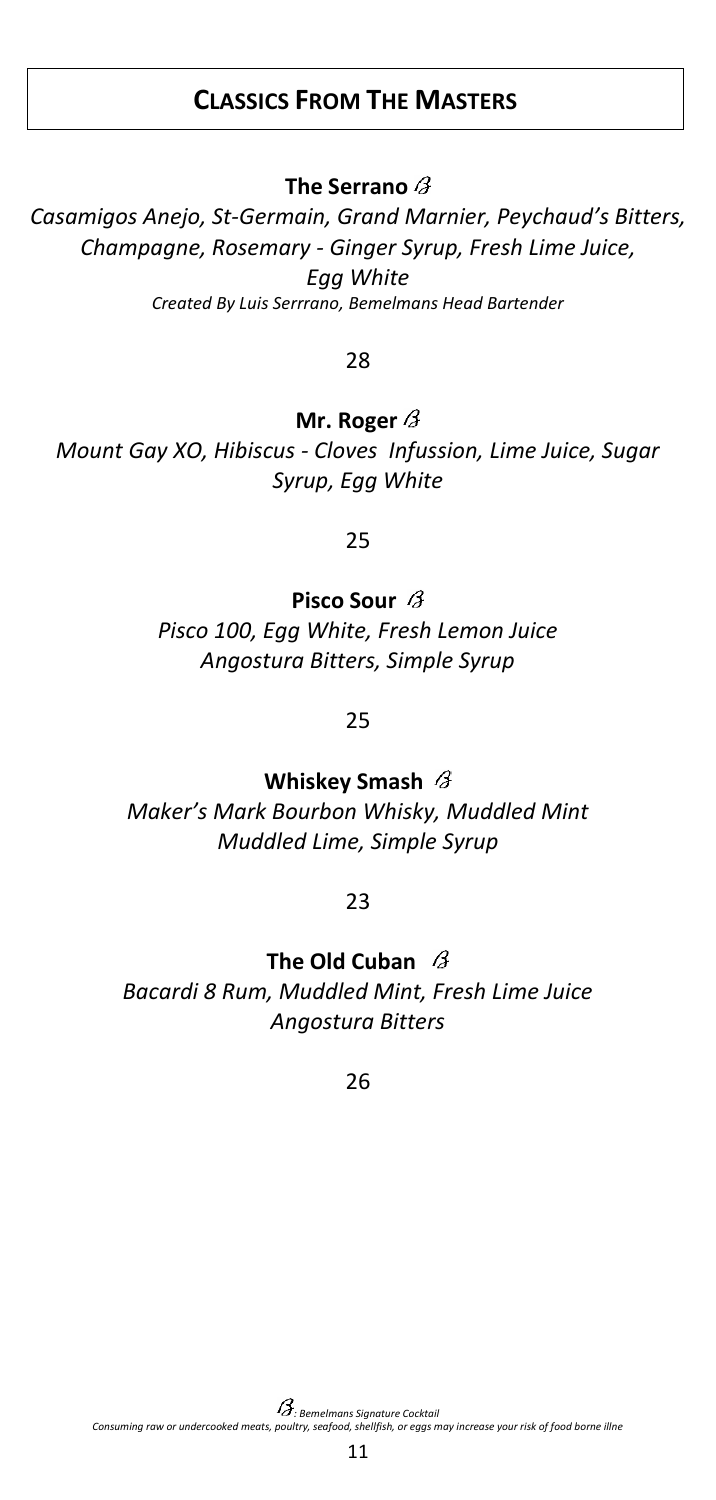# **TONICS**

### **Genevieve**

*Lillet Blanc, Vanilla Bitters, London Essence Tonic Water*

24

### **Tequila & Tonic**

*Don Julio Anejo, Massenez Fraise De Bois, London Essence Tonic Water*

### 32

### **Mr. Carlyle**

*Hendricks, St-Germain, London Essence Tonic Water*

### 31

**76th & Spritz**

*Drumshambo Gunpowder Sardinian Citrus, Heirloom American Alchermes Liqueur, Simple Syrup, London Essence Tonic Water*

32

## **MOCKTAILS**

## **Earl's Adagio**

*Seedlip Spice, Orange Juice, Grenadine, Lime Juice, Agave, Egg White*

*16*

**Pepito "The Bad Hat"**

*Ritual "Tequila", Lime Juice, Orange Infused Syrup, Club Soda*

## *25*

### **Miss Clavel**

*Orange Juice, Cranberry Juice, Pineapple, Roses Lime, Grenadine, Syrup infused with Rosemary and Ginger*

*16*

**Loston's**

*Seedlip Spice, Grapefruit Juice, Lemon Juice, Raspberry Preserves*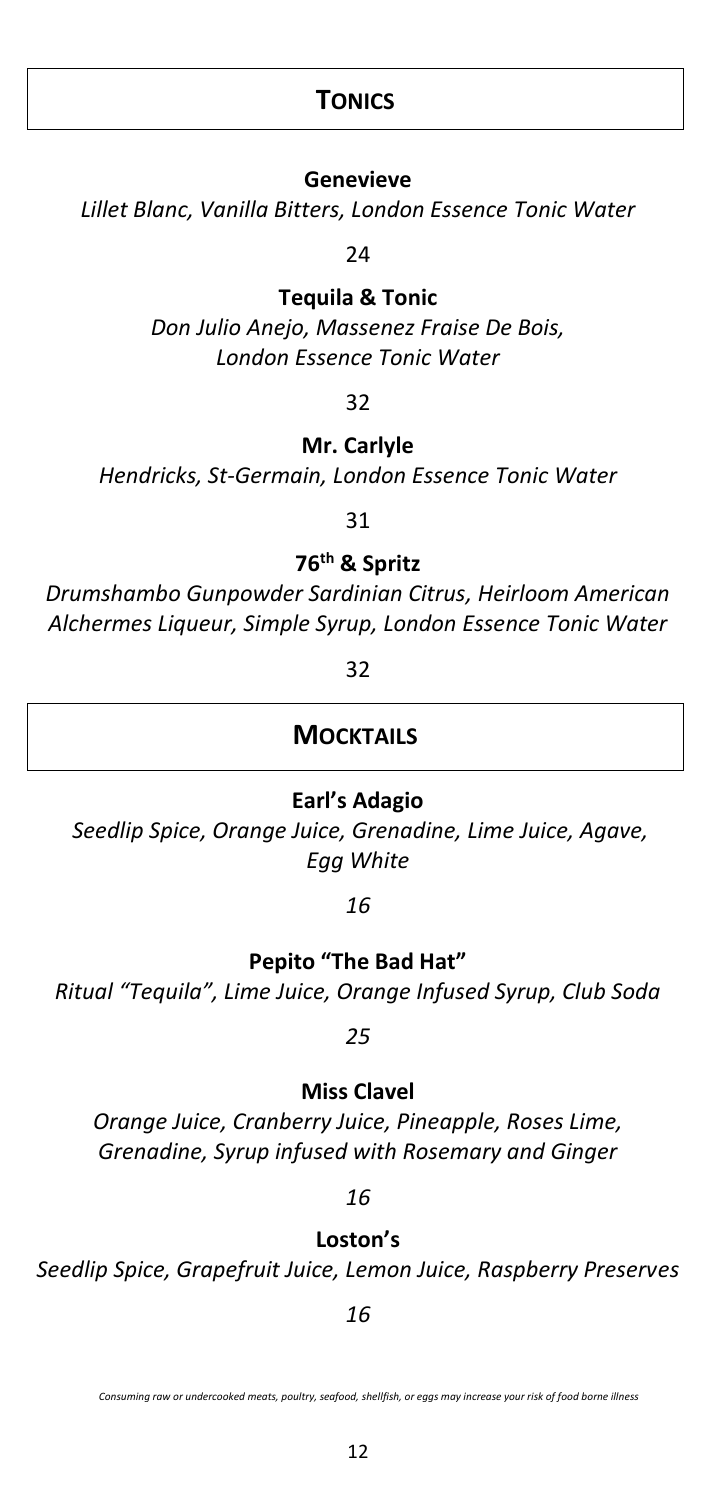| <b>VODKA</b>                        |    |
|-------------------------------------|----|
| Tito's, United States               | 20 |
| Grey Goose, France                  | 21 |
| Bootlegger 21, United States        | 19 |
| Cirka Chili, Canada                 | 19 |
| Effen, Holland                      | 19 |
| Arbikie "Tattie Bogle", Scotland    | 20 |
| Arbikie Chilli, Scotland            | 20 |
| Chopin, Poland                      | 19 |
| Slovenia, Slovenia                  | 18 |
| Ketel One, Netherlands              | 20 |
| Absolut, Elyx Single Estate, Sweden | 21 |
| Absolut Vanilla, Sweden             | 19 |
| Belvedere, Poland                   | 21 |
|                                     |    |

| . .<br>×<br>۰.<br>٠<br>۰. |  |
|---------------------------|--|
|---------------------------|--|

| Brooklyn, United States                        | 19  |
|------------------------------------------------|-----|
| Bombay Sapphire, England                       | 20  |
| Plymouth, England                              | 19  |
| Drumshambo Gunpowder, Ireland                  | 20  |
| Drumshambo Gunpowder Sardinian Citrus, Ireland | 20  |
| Tanqueray, England                             | 19  |
| Tanqueray Ten, England                         | 22  |
| Hendricks, Scotland                            | 21  |
| Arbikie Kristy's Gin                           | 19  |
| The Botanist, Islay                            | 21  |
| Nolet's Silver, Netherlands                    | 24  |
| Nolet's Reserve, Netherlands                   | 175 |
| Monkey 47', Germany                            | 25  |
| Ki No Bi, Japan                                | 25  |
| Procera, Africa                                | 28  |
|                                                |     |

As a Martini, add 6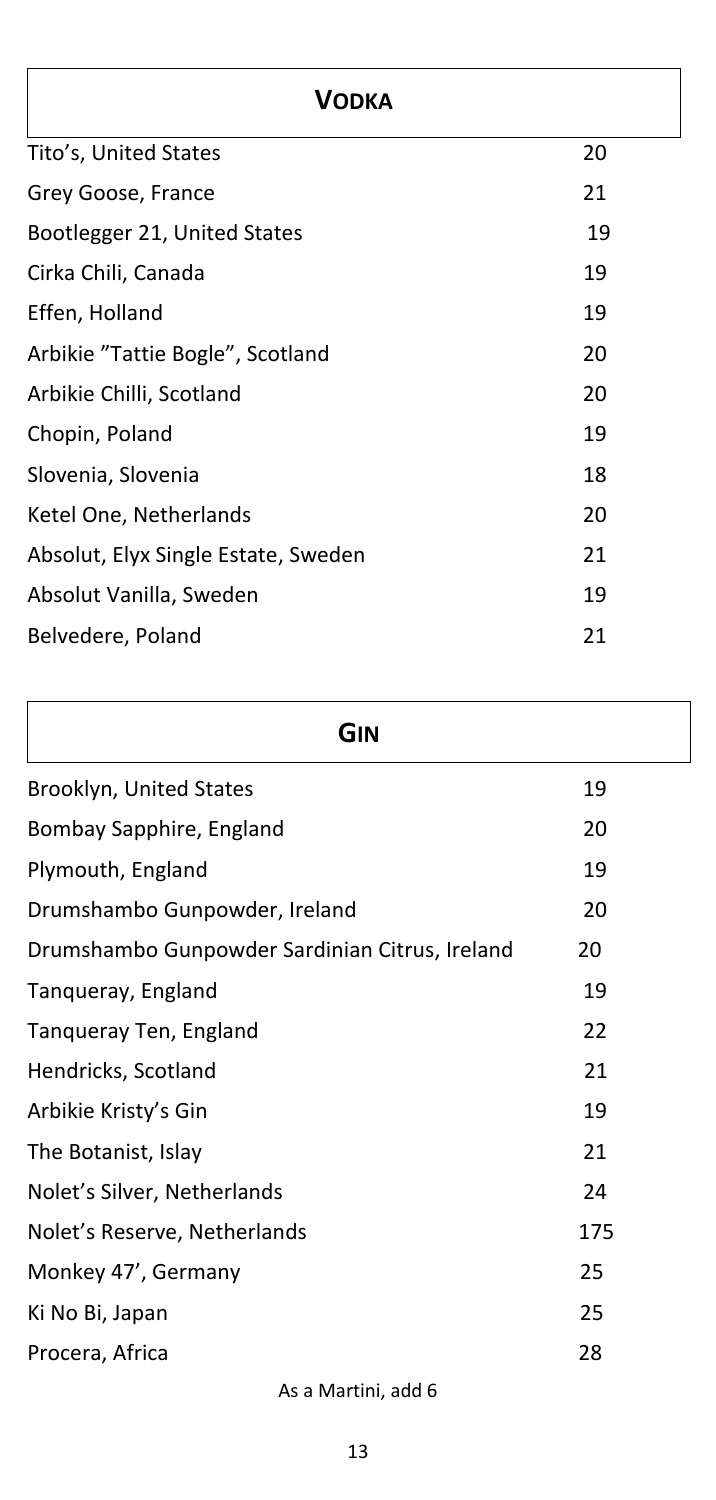# **TEQUILA**

| Don Julio Blanco                  | 23    |
|-----------------------------------|-------|
| Don Julio Añejo                   | 24    |
| Don Julio 1942                    | 47    |
| Avión, Reserva 44 Extra Añejo     | 35    |
| Avión, Cristalino Reserva Añejo   | 38    |
| Patrón Silver                     | 23    |
| Patrón Añejo                      | 25    |
| <b>Gran Patron Platinum</b>       | 49    |
| Patrón En Lalique: Serie 2 (20z)  | 1,250 |
| Patrón En Lalique: Serie 2 (10z)  | 708   |
| Patrón En Lalique: Serie 2 (.50z) | 354   |
| 818 Blanco                        | 24    |
| 818 Reposado                      | 26    |
| 818 Añejo                         | 28    |
| <b>Maestro Dobel Diamante</b>     | 22    |
| Tepozan Reposado                  | 28    |
| Casa Dragones Blanco              | 32    |
| Casa Dragones Joven               | 65    |
| Clase Azul Reposado               | 48    |

# **MEZCAL**

| Montelobos Espadin Joven       | 20 |
|--------------------------------|----|
| Del Maguey Vida Single Village | 22 |
| Clase Azul                     | 54 |
| Casamigos Joven                | 38 |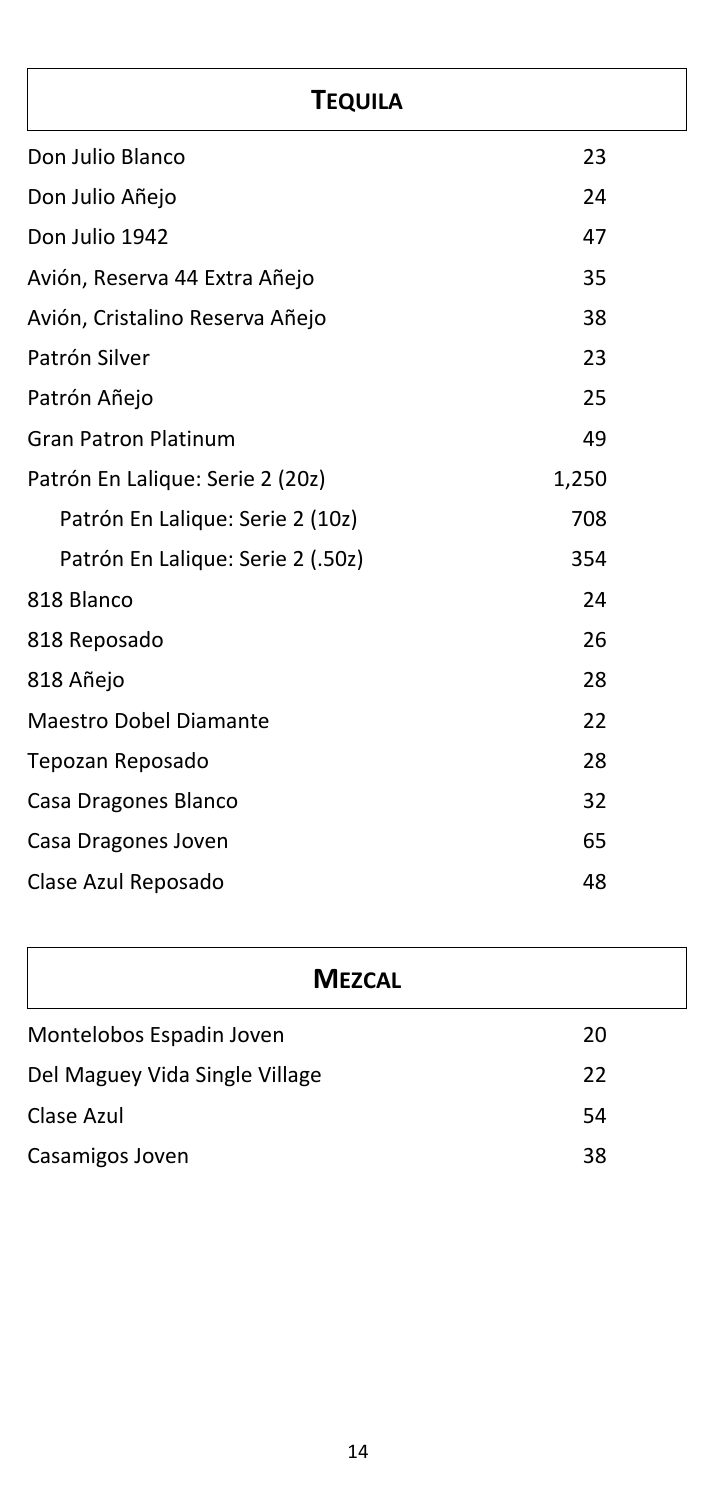# **SINGLE MALTS & BLENDS**

|                                      | 20  |
|--------------------------------------|-----|
| Glenmorangie 10yr                    |     |
| Glenmorangie 18yr                    | 36  |
| Glenfiddich 12yr                     | 22  |
| Glenlivet 12yr                       | 22  |
| Glenlivet 18yr                       | 50  |
| Macallan 12yr                        | 32  |
| Macallan 15yr                        | 42  |
| Macallan 18yr                        | 90  |
| Macallan 25yr                        | 265 |
| Macallan "Reflexion" 1824 Series     | 250 |
| Macallan "M" 1824 Series 20z         | 980 |
| Macallan "M" 1824 Series 1.50z       | 735 |
| Macallan "M" 1824 Series 10z         | 490 |
| Macallan "M" 1824 Series .50z        | 245 |
| Bowmore 23 yr,                       | 80  |
| <b>Highland Park 30yr</b>            | 165 |
| Cambus 40yr                          | 205 |
| Balvenie 21yr                        | 48  |
| Balvenie 30yr                        | 115 |
| The Macklowe 2 OZ                    | 325 |
| For the Connoisseur 1 Oz             | 165 |
| For the Aficionado<br>1/2Oz          | 85  |
| Johnnie Walker Blue Label            | 65  |
| Johnnie Walker Black Label           | 24  |
| Oban 14yr                            | 27  |
| BenRiach 12yr                        | 29  |
| Laphroaig 10yr                       | 19  |
| Lagavulin '98 The Distillers Edition | 38  |
| Chivas Regal 12yr                    | 21  |
| Old Pulteney Navigator               | 24  |
| Old Pulteney 21yr                    | 58  |
| Hudson                               | 22  |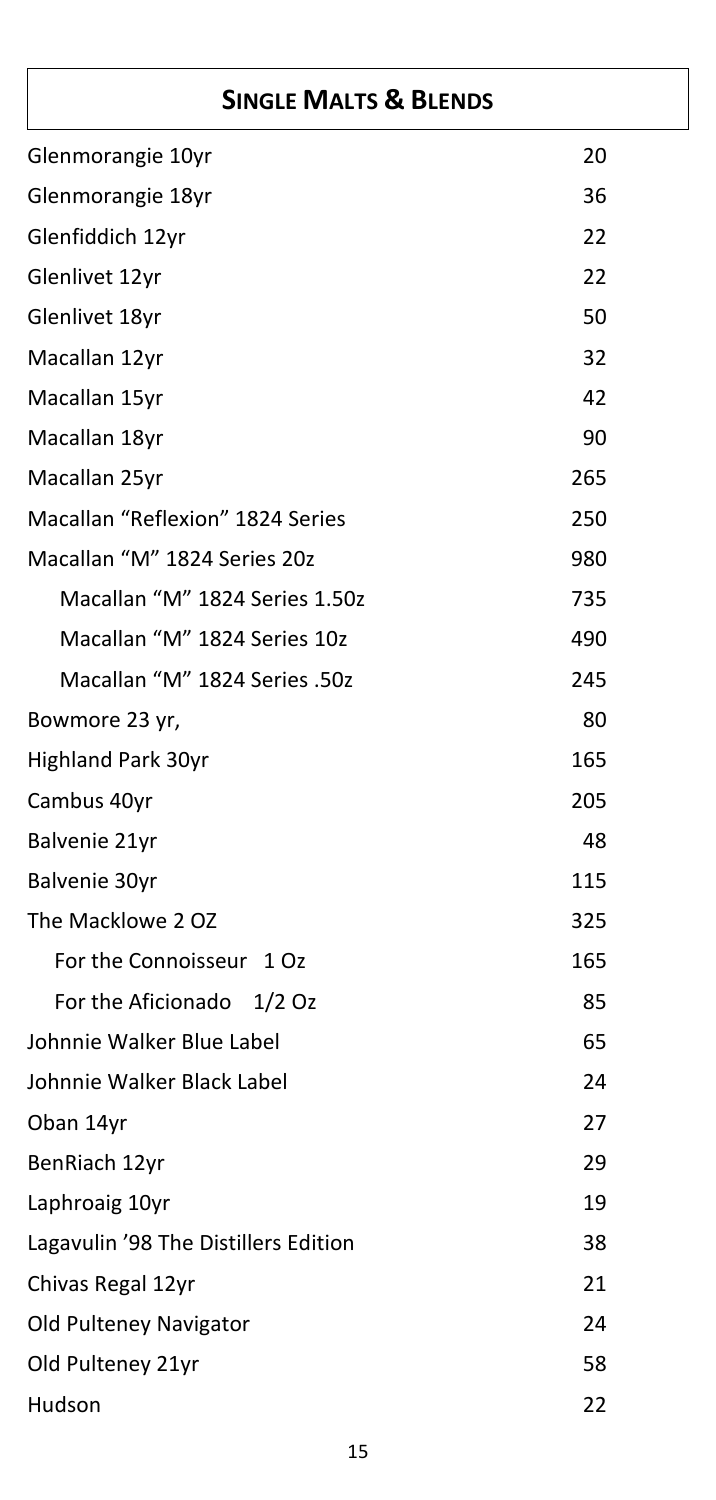# **BOURBON & RYE**

| Michter's 10yr                                       | 48 |
|------------------------------------------------------|----|
| <b>Bulleit 10yr</b>                                  | 25 |
| <b>Woodford Reserve</b>                              | 25 |
| Blanton's                                            | 34 |
| Hudson Baby                                          | 19 |
| <b>Willett Pot Still Reserve</b>                     | 19 |
| Jefferson's, Ocean Aged at Sea Very Small Batch      | 28 |
| Rabbit Hole Distilling, Heigold High Rye Small Batch | 24 |
| <b>Bulleit Rye</b>                                   | 23 |
| <b>WhistlePig Rye</b>                                | 28 |
| Michter's Rye                                        | 19 |
| <b>Knob Creek</b>                                    | 20 |
| Baker's 107                                          | 22 |
| Hudson Manhattan Rye                                 | 19 |
| <b>Willett Rye</b>                                   | 17 |

# **IRISH WHISKEY**

| Jameson              | 18 |
|----------------------|----|
| Glendalough 17yr     | 68 |
| <b>Tullamore Dew</b> | 21 |
| Tullamore Dew 12yr   | 26 |

| <b>JAPANESE WHISKY</b> |    |  |
|------------------------|----|--|
| Akashi Single Malt     | 45 |  |
| Ichiro's Malt & Grain  | 36 |  |
| Iwai                   | 22 |  |
| Kurayoshi 8 Year Old   | 32 |  |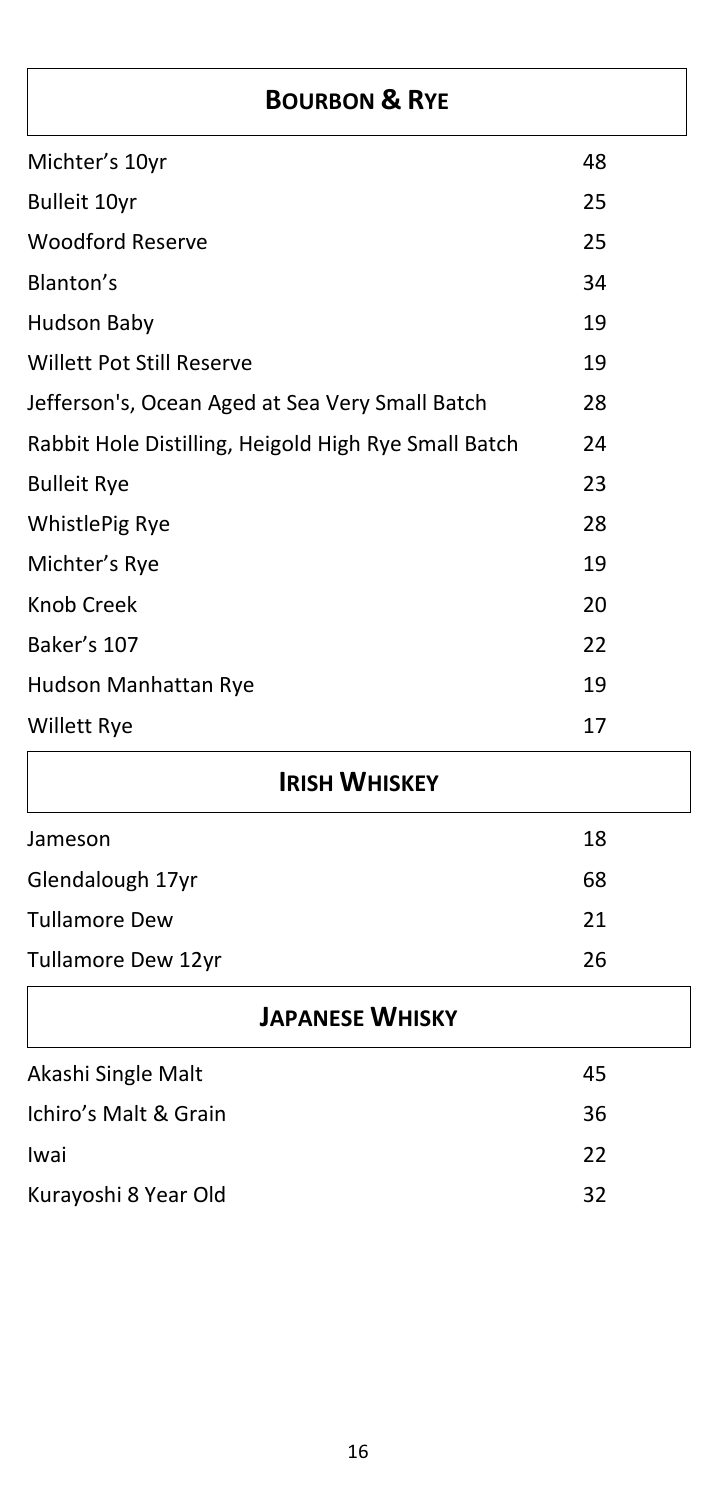| <b>RUM</b>                     |    |
|--------------------------------|----|
| Santa Teresa 1796, Venezuela   | 19 |
| Diplomatico Reserva, Venezuela | 18 |
| Bacardi, Puerto Rico           | 17 |
| Bacardi 8year old, Puerto Rico | 19 |
| Don Q Gran Anejo, Puerto Rico  | 24 |
| Gosling's Black Seal, Bermuda  | 17 |
| Malibu, Barbados               | 16 |
| Mount Gay, Barbados            | 19 |

| <b>PORT, SHERRY &amp; MADEIRA</b> |     |
|-----------------------------------|-----|
| Dows, "Fine Ruby"                 | 15  |
| Dows, "Fine Tawny"                | 16. |

| Fonseca, BIN 27                               | 18 |
|-----------------------------------------------|----|
| Ramos Pinto "Quinta do Bom Retiro-20yr Tawny" | 28 |
| Blandy's 5yr                                  | 15 |
| Tio Pepe                                      | 16 |

| 25 |
|----|
| 26 |
| 55 |
| 68 |
|    |

**CALVADOS & FRUIT BRANDY**

**ARMAGNAC**

| Boulard V.S.O.P               | 19 |
|-------------------------------|----|
| Busnel "Pays D' Auge" V.S.O.P | 19 |
| Mirabelle, Massenez           | 16 |
| Poire Williams, Massenez      | 16 |
| Kirsch, Massenez              | 16 |
| Framboise, Massenez           | 16 |